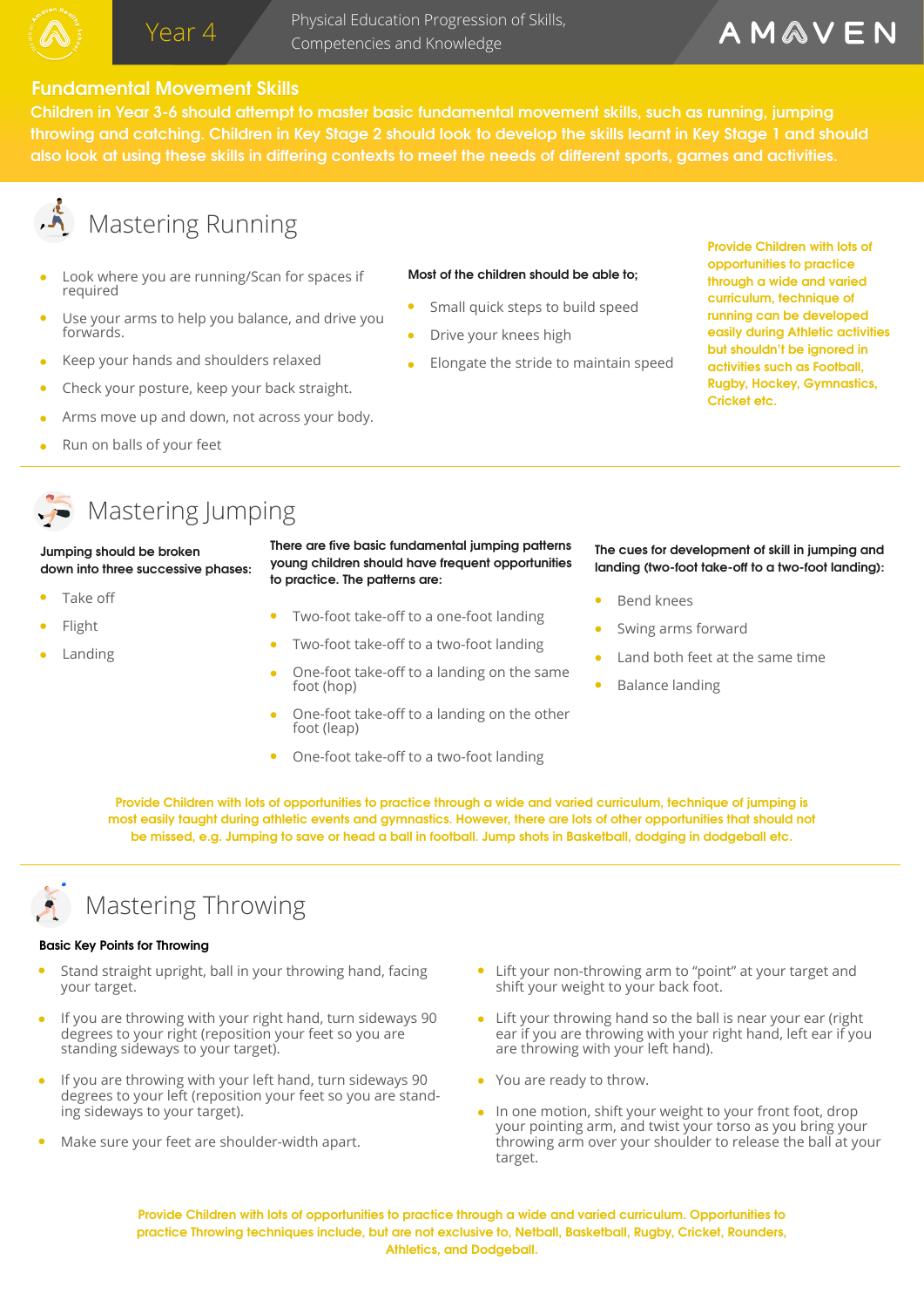# Mastering Catching

### **Basic Key Points for Catching**

- Get into a position to catch, by tracking the ball.
- Hands should be in the ready position at all times (out in front with fingers pointing at the ball.
- Assess the height of the ball. (Fingers point high to catch a high ball (thumbs together) and low for a low ball (little fingers together)
- Soft Hands
- Close your grip on the ball on contact (hands should be the same shape as the balls)
- Secure the ball (make sure it is safe once you have caught it)

**Provide Children with lots of opportunities to practice through a wide and varied curriculum. Opportunities to practice catching techniques include, but are not exclusive to, Netball, Basketball, Rugby, Cricket, Rounders, and, Dodgeball.** 

## Developing Agility (Tracked during Amaven Assessments – 5:10:5 Agility Challenge)



Agility is the bodies ability to change direction, at speed, whilst maintaining balance.

Developing agility should be an on-going process and can be achieved by simply delivering a broad and varied curriculum to a good standard.

Further Ideas on how to develop agility would include, using SAQ equipment, playing tag games, playing invasion sports, playing dodgeball etc.

# Developing Balance (Tracked during Amaven Assessments – Broad Jump)



Agility is the bodies ability to stay upright or stay in control of body movement

Developing balance should be an on-going process and can be achieved by simply delivering a broad and varied curriculum to a good standard.

However, developing balance can also be a focus of Gymnastics, learning to stand on one foot, learning to hold different shapes and learning to have good control of your body. (Sticking) Landing properly after a jump with good control is also a good way to develop balance.

## Developing Coordination



Coordination is the ability to move two or more body parts under control, smoothly and efficiently.

Developing balance should be an on-going process and can be achieved by simply delivering a broad and varied curriculum to a good standard.

Coordination can be developed by focussing on developing fundamental skills in isolation and in combination.

Further ideas involve the use of cross lateral movements.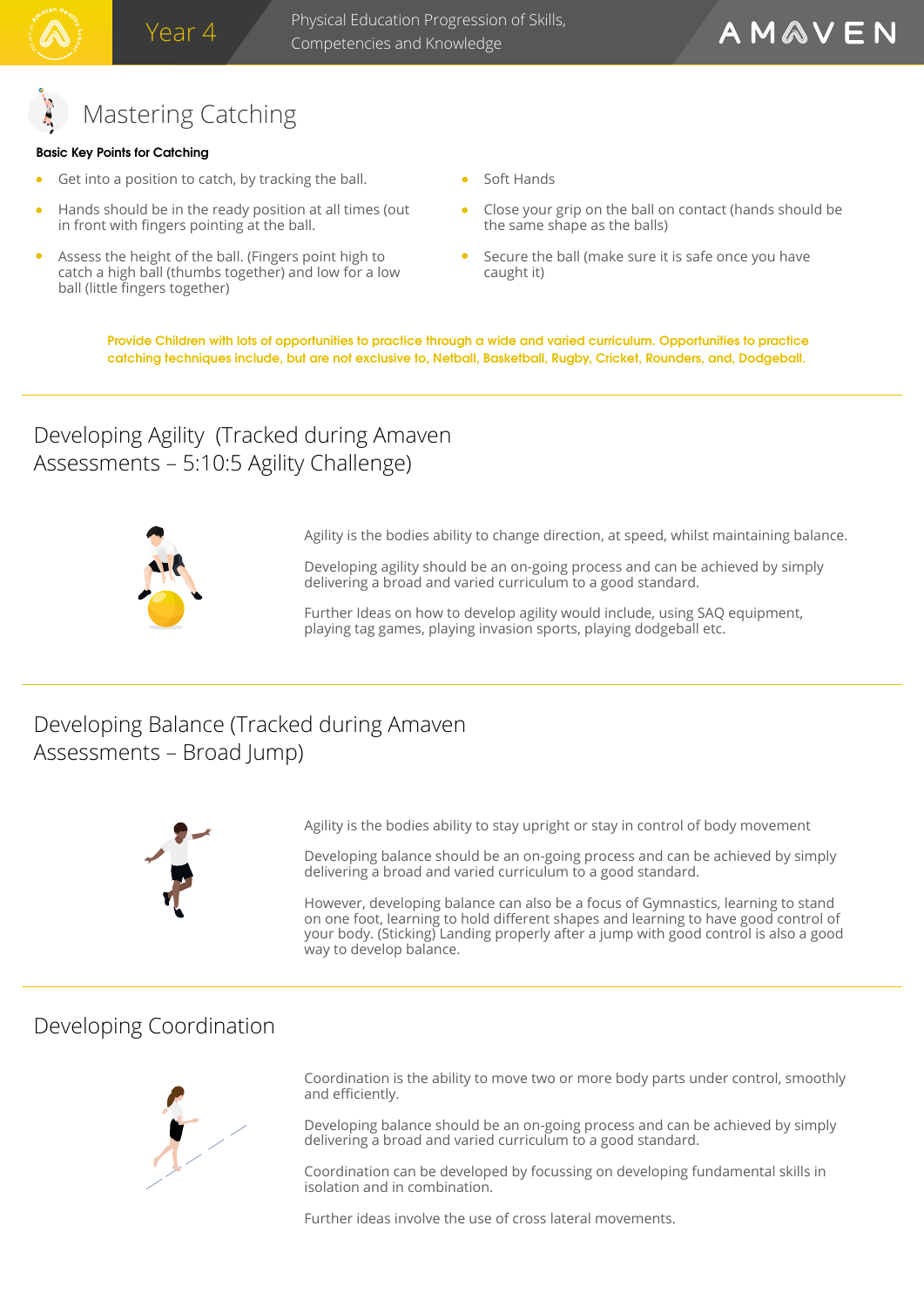

Physical Education Progression of Skills, Competencies and Knowledge

## Develop Strength (Tracked during Amaven Assessments – Hopping Challenge)



- $\bullet$ Developing strength should be an on-going process and can be achieved by simply delivering a broad and varied curriculum to a good standard.
- Gymnastics will support children in holding their body and body weight.
- Invasion sports like football will support children in making safe controlled contact with others and remaining on their feet and in control.

## Develop Flexibility (Tracked during

Amaven Assessments – Sit and Reach Challenge) and the Create fluent movement



- Developing core strength through delivering a  $\bullet$ broad and varied curriculum to a good standard will also support the development of flexibility in the Under 10's
- Whilst ensuring children warm up and cool down, include the use of stretching and explain to the children why this is important in later life.



# Develop Control

patterns using precision and control through Dance

Play in competitive team sports that include attacking and defending principles where children can develop simple and tactics and strategies to help them succeed

#### **All children in Year 4 should be taught to; Most of the children should be able to; Some children will be able to;**

- Move in multiple directions in isolation and sometimes in a game situation
- Use the basic skill of dodging, including fake dodging, in isolation and sometimes in a game situation
- Dribble a ball using different techniques (Hockey, Football, Basketball) and occasionally look up
- Pass the ball with some control and accuracy
- Receive a ball directly to them demonstrating some control
- Mark an opposition player with some success in a game
- Show understanding of what it means to intercept the ball and demonstrate they are able to get into a position to be able to intercept a pass.
- Demonstrate and understanding of the job of the goalkeeper and show some skills and strategies to prevent a goal being scored
- Occasionally contribute to the success of their team in attack and defence
- Show an understanding of what is involved in being part of a team
- Follow rules in simple invasion games

#### Evaluate their own and other performance

- Move in multiple directions with game situation
- Change direction quickly (dodge) and feint a move, using a low body position using a low body position and apply this with some success in a game situation
- Dribble with the ball using different techniques, demonstrating control and speed.
- $\bullet$ Look up when dribbling while keeping good control of the ball
- $\bullet$ Pass the ball with control and accuracy over a range of distances.
- Receive a ball that is passed to them with good control
- Make an opposition player with success in a game. Position themselves to see the player and ball at the same time.
- Anticipate where and when the ball will be passed and get into a position to be able intercept.
- Regularly contribute to their team in attack and defence

- Move with agility and speed and apply it effectively in a game situation.
- Feint and dodge, using good footwork and the correct body position and apply the skill effectively in a game situation.
- Confidently dribble with the ball using a range of techniques demonstrating control, fluency and speed.
- Look up and change speed and direction whilst keeping good control of the ball.
- Use both feet to pass the ball with control and accuracy and vary the weight of the pass according to distance.
- Take two touches to receive and pass the ball with excellent control and accuracy
- Mark an opposition player so they cannot contribute in the game effectively.
- Read the game to make interceptions.
- List and perform more complex Goalkeeping skills such as, ready position, good reactions, quick feet etc.
- Demonstrate excellent teamwork and sportsmanship